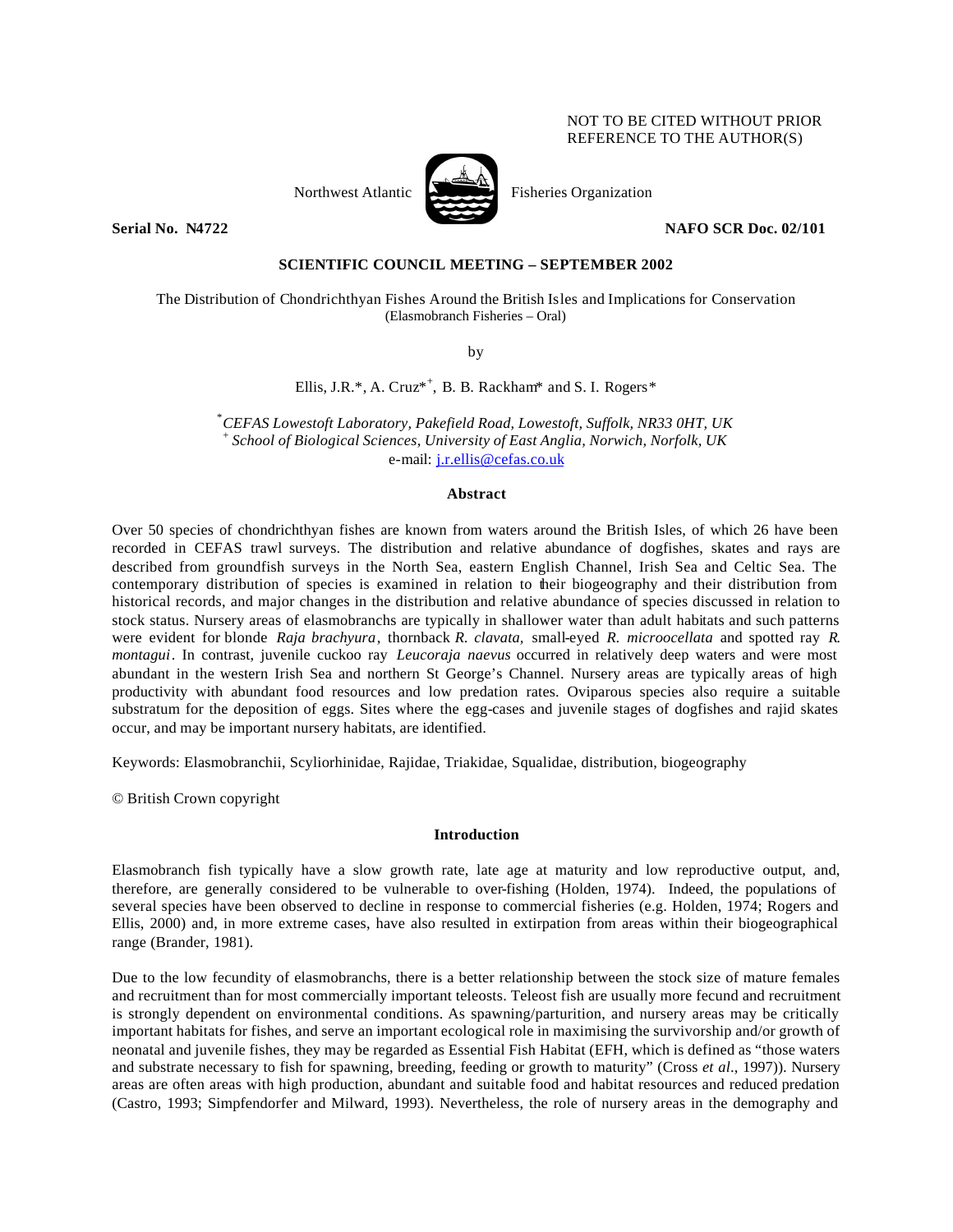life-history of elasmobranch fishes has been little studied, and there is little known about such areas around the British Isles.

The present work uses data collected during annual groundfish surveys to examine the distribution and abundance of demersal elasmobranchs for the preliminary identification of areas that are potentially important for elasmobranch diversity, species of conservation importance and as spawning and/or nursery areas.

## **Materials and Methods**

CEFAS conduct annual groundfish surveys in the Celtic Sea (March, Portuguese High headline trawl) and North Sea (August/September, GOV trawl). Annual surveys using 4 m beam trawls are also conducted in the southern North Sea and eastern English Channel (July/August), Irish Sea and Bristol Channel (September) and western English Channel (September/October). Data from these surveys were used to describe the distribution and relative abundance of chondrichthyan fishes. A taxonomic list of the species recorded in the present study is given in Table 1.

Data from the 4m beam trawl surveys were also used to determine the distribution of juvenile skates and dogfishes. We consider that this gear and sampling protocol is appropriate for the sampling of juvenile rajids, although the gear and location of sampling sites were probably not optimal for the capture of juvenile scyliorhinids (*Scyliorhinus canicula* and *S. stellaris*) and starry smoothhound (*Mustelus asterias*). Data for these species is included for the sake of completeness. Additionally, during 1998 and 1999, all egg cases of oviparous elasmobranchs found in the catch were counted.

#### **Results**

# **Distribution of chondrichthyan fishes around the British Isles**

Twenty-six species of chondrichthyan fishes were recorded from groundfish surveys. Six-gill shark (*Hexanchus griseus*) was occasionally recorded in the Celtic Sea in waters of 148–581 m depth. Kitefin shark (*Dalatias licha*) was also only occasionally recorded in deep water (ca. 420 m) in the Celtic Sea. Velvet belly (*Etmopterus spinax*) was caught regularly along the shelf edge of the Celtic Sea  $(317-581 \text{ m}$  deep), with catch rates of up to 162 ind.hr<sup>-1</sup>. Spurdog (*Squalus acanthias*) was widespread and regularly caught around the British Isles, although it is infrequently caught in beam trawl surveys. This species was captured in waters 15–528m deep. Although the maximum catch was 2 800 ind.hr<sup>1</sup>, most catches were much smaller.

Three species of scyliorhinid were recorded. Black-mouth dogfish (*Galeus melastomus*) were caught in the northern North Sea and in the Celtic Sea at depths of 106–433m. Specimens were taken in the NW Irish Sea during the late 1980's, although there are no recent records. Lesser-spotted dogfish (*Scyliorhinus canicula*) was widespread and abundant (maximum catch rates were ca. 500 ind.hr<sup>-1</sup>) along the southern and western sea boards of the British Isles, although its distribution in the North Sea was more patchy. They were recorded from depths of 6–308 m. Greaterspotted dogfish (*Scyliorhinus stellaris*) were caught occasionally, predominantly in the shallow waters (13–100 m depth) off the southern and western coasts of the British Isles, and they were rare in the North Sea. Most common on rough inshore grounds (e.g. Gower, Pembrokeshire, Lleyn Peninsula) where maximum catch rates were 18 ind.hr<sup>1</sup>.

Three species of triakid shark were recorded. Tope (*Galeorhinus galeus*) was caught regularly around the British Isles, although infrequently in beam trawl surveys. This species was recorded from depths of 17–200 m. Starry smoothhound (*Mustelus asterias*) was widespread around the British Isles in waters of 10-199m depth, although more abundant along the southern and western coasts of the UK. High catch rates were recorded in the outer Thames estuary and Bristol Channel. Smoothhound (*Mustelus mustelus*) was recorded less frequently in comparison to the starry smoothhound. It was relatively common along the southern and western coasts of the UK, and rare in the North Sea. Recorded in waters of 9–421 m depth.

Twelve rajid species were recorded, and this family was the most speciose elasmobranch taxa on the continental shelf around the British Isles. Starry ray (*Amblyraja radiata*) was abundant in the North Sea in waters of 32–209 m. Maximum catch rates were 232 ind.hr<sup>-1</sup>. This species was not recorded from the southern and western coasts. Common skate (*Dipturus batis*) was absent from inshore waters of England and Wales, and catches were restricted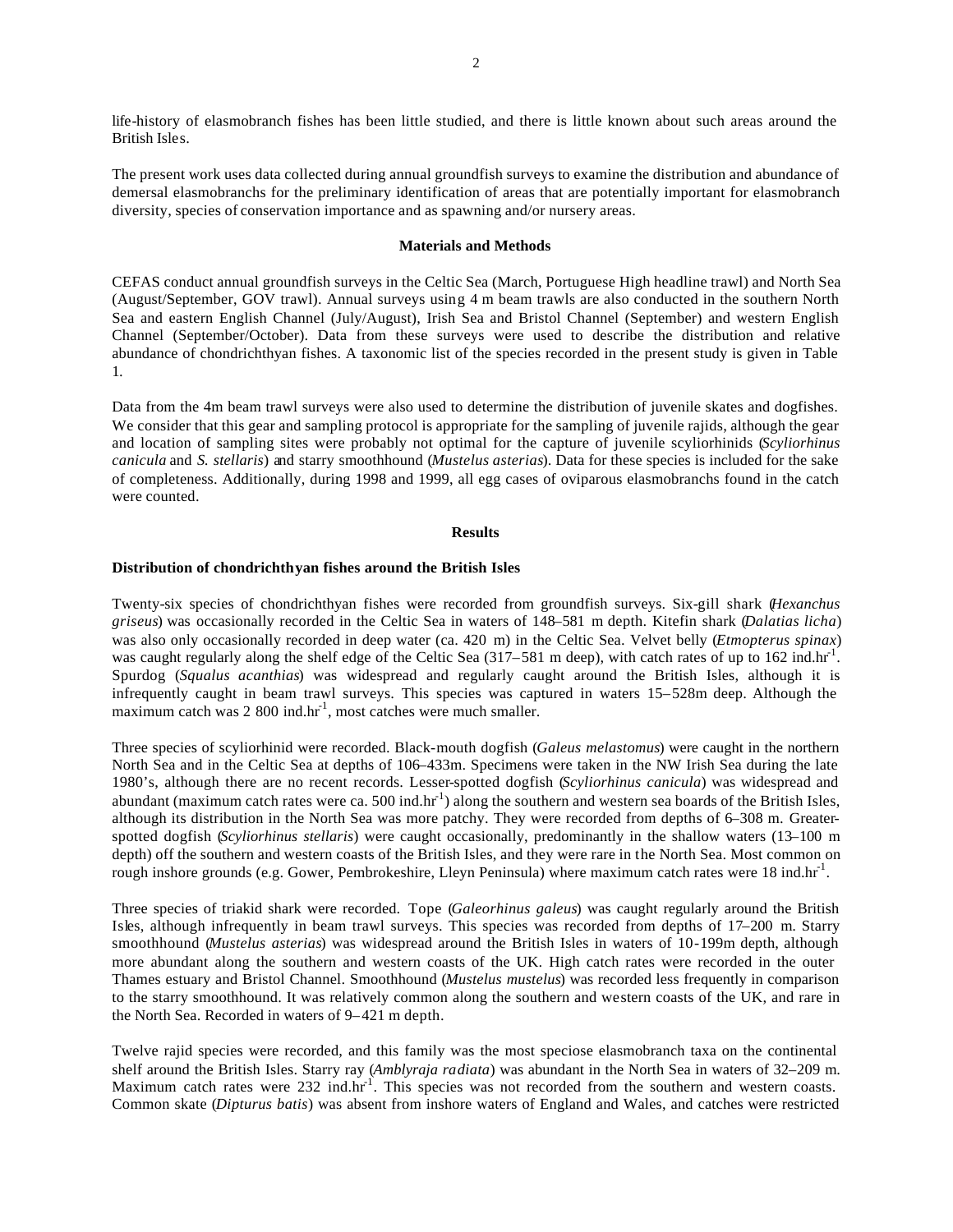to the northern North Sea and Celtic Sea in waters of 84–271 m. The maximum catch rates were 4 ind.  $hr<sup>-1</sup>$ . Longnosed skate (*Dipturus oxyrinchus*) were rare, with individual fish very occasionally recorded in the northern North Sea and Celtic Sea in waters of 111–159 m. Once again, this species was absent from the inshore waters of England and Wales. One specimen of black skate (*Dipturus nidarosiensis*) was caught in the Celtic Sea at 124 m depth.

Sandy ray (*Leucoraja circularis*) was only caught occasionally, with individual fishes caught in the northern North Sea and Celtic Sea at depths of 108–432 m. This species was absent from the inshore waters of England and Wales. Shagreen ray (*Leucoraja fullonica*) was also absent from the shallow waters of England and Wales, and catches were restricted to northern North Sea and Celtic Sea in waters of  $90-424$  m. Maximum catch rates were 7 ind. hr<sup>1</sup>. Cuckoo ray (*Leucoraja naevus*) was common in the Irish and Celtic Seas and northern North Sea at depths of 12– 290 m. The maximum catch rate was 58 ind.  $hr^{-1}$ . This species was rarely recorded in the eastern English Channel and southern North Sea.

Blonde ray (*Raja brachyura*) was common in the inshore waters (14–146 m) off southern and western England. It was caught infrequently in the North Sea and Celtic Sea and was most common in the Bristol Channel and St George's Channel, where maximum catch rates were 72 ind. hr<sup>-1</sup>. Thornback ray (Raja clavata) was widespread around the British Isles, although more abundant along the southern and western coasts of the UK, where maximum catch rates were ca. 200 ind. hr<sup>-1</sup>. Catches in the central and northern North Sea were patchy. Overall, it was recorded at depths of 7–192 m. Smalleyed ray (*Raja microocellata*) was common in the Bristol Channel, where catch rates attained 40 ind. hr<sup>-1</sup>. It was caught only occasionally in the English Channel and St George's Channel, and the maximum depth recorded was 112m. Spotted ray (*Raja montagui*) was widespread around the British Isles in waters of 8–283 m. It was more abundant along the southern and western coasts of the UK where catch rates can reach 88 ind. hr<sup>-1</sup>. Catches in the central and northern North Sea were patchy. Undulate ray (*Raja undulata*) was frequently recorded in the English Channel, albeit at low abundance  $(<8$  ind. hr<sup>-1</sup>) with occasional specimens recorded from the southern North Sea. The maximum observed depth was 72 m.

Marbled electric ray (*Torpedo marmorata*) was occasionally caught in the English Channel and off Brittany in waters of 13–109 m depth. Electric ray (*T. nobiliana*) was more common in the Celtic Sea and its bathymetric distribution extended to deeper waters (28–413 m). Stingray (*Dasyatis pastinaca*) was only occasionally recorded and specimens were caught in the western English Channel at depths of 17–160 m.

Rabbitfish (*Chimaera monstrosa*) was the only holocephalan recorded, although several other species are known from deeper waters. Catches of *C. monstrosa* were restricted to the northern North Sea and Celtic Sea in waters of 156–592 m depth.

## **Distribution of juvenile elasmobranchs**

The distribution and abundance of rajids  $\in$  20cm total length) was examined. Juvenile *Raja brachyura* were infrequently caught, although they were recorded off Poole, Lleyn Peninsula, Start Bay and in the St George's Channel. *Raja clavata* was the most abundant rajid in the surveys and sites with a high relative abundance of juveniles included the north-eastern English Channel, northern Bristol Channel, Cardigan Bay and off the south coast of Scotland (e.g. Luce Bay and Solway Firth). The distribution of *Raja montagui* was similar to that of *R. clavata*, and juveniles were recorded in the north-eastern English Channel, northern Bristol Channel, Cardigan Bay and Luce Bay. Data for *Raja microocellata* were limited, and few fish =20 cm were recorded. Juveniles are known to occur in shallow waters and can be caught by beach seine along the sandy shores of the northern Bristol Channel (Ellis, pers. obs.). *Leucoraja naevus* was rarely caught in the English and Bristol Channels and was most abundant in the southern Irish Sea and St George's Channel. Juveniles are also caught regularly in the Celtic Sea.

Neonatal *Scyliorhinus canicula* were infrequently caught, which was in contrast to the large numbers of mature and maturing specimens that were caught during the surveys. This may be because the eggs are often deposited on sessile invertebrates, including sponges and bryozoans (Ellis and Shackley, 1997), and these taxa are often associated with coarse substrates, which are not always suitable grounds for trawling. Additionally, the mesh size of the net should facilitate the escape of neonatal *S. canicula*. The sporadic occurrence of juveniles of this species was in contrast to the large numbers of egg cases that could be caught. Large numbers of egg cases were caught at certain sites in the northern Bristol Channel and English Channel, and the largest catches of egg cases were associated with dead man's fingers (*Alcyonium digitatum*) and the bryozoan *Flustra foliacea*. Other important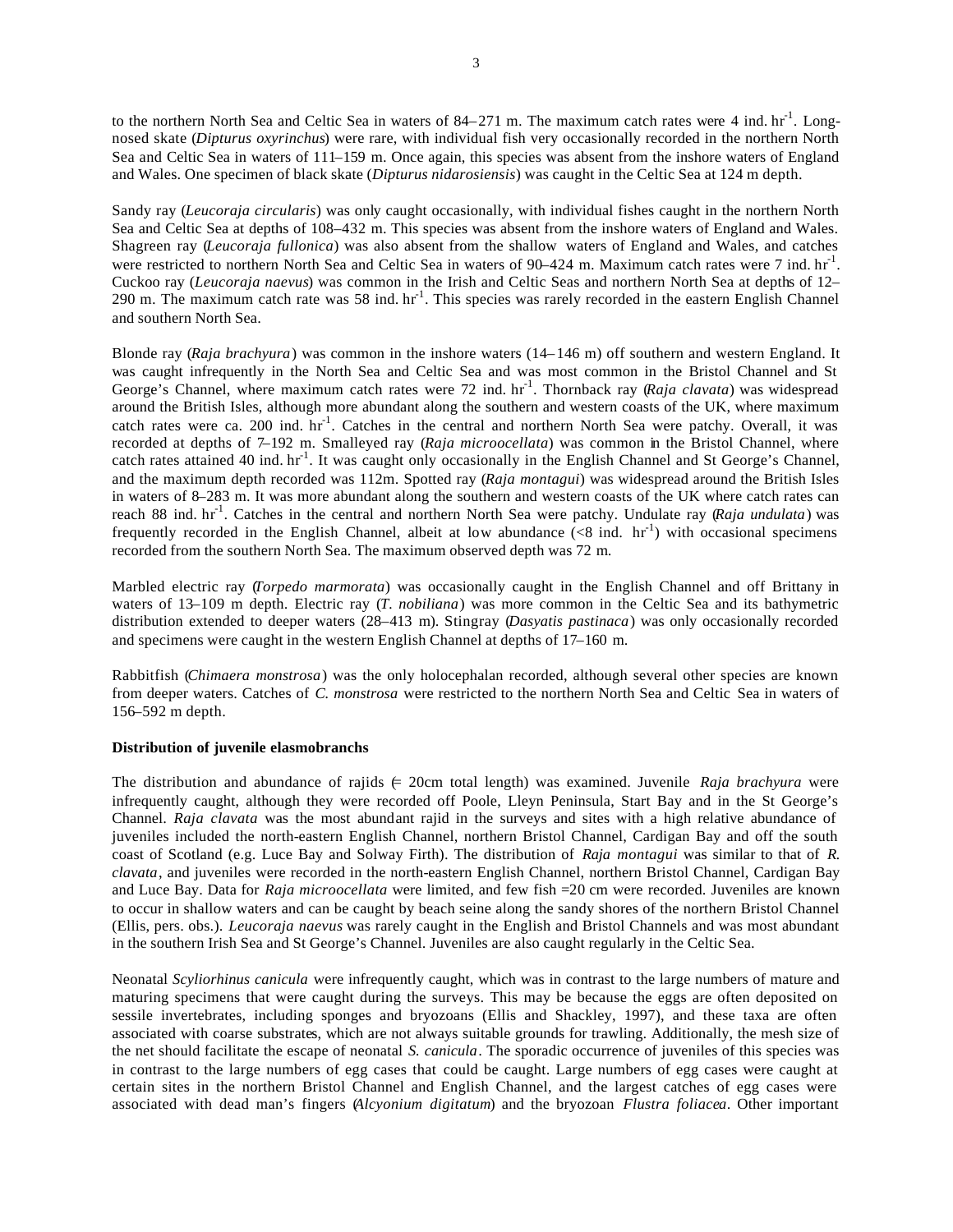substrates for the deposition of eggs included other bryozoans (*Cellaria* sp.), hydroids (*Hydrallmania falcata, Nemertesia antennina* and *Tubularia indivisa*) and sponges (e.g. *Haliclona oculata*).

Juveniles of *Scyliorhinus stellaris* were occasionally caught in the southern North Sea, eastern English Channel and Bristol Channel, although the adults were most common off the Lleyn peninsula and Anglesey. Indeed, large numbers of *S. stellaris* egg cases can be found on the strandline on beaches along the Lleyn Peninsula (Ellis, pers. obs.), and the egg cases of *S. stellaris* are often laid in shallow water, where they are attached to macro-algae (e.g. Ford, 1921). Neonatal and juvenile *Mustelus asterias* were relatively abundant in the outer Thames Estuary, Bristol Channel, Cardigan Bay and sites east and west of the Solent.

### **Discussion**

Groundfish surveys were used to describe the distribution of chondrichthyan fishes. The elasmobranch fauna in the waters surrounding the British Isles can be broadly attributed to the following biogeographical guilds:

- (a) Northern species occurring in the North Sea only (*Amblyraja radiata*).
- (b) Deep-water species that were distributed along the outer continental shelf and shelf edge of the Celtic Sea and, for some species, the northern North Sea (*Hexanchus griseus, Dalatias licha, Etmopterus spinax, Galeus melastomus Dipturus oxyrinchus, Dipturus nidarosiensis, Leucoraja circularis* and *Chimaera monstrosa*). *Dipturus batis* also exhibited this distribution pattern, although it is known to have been more widespread at the beginning of the  $20<sup>th</sup>$  century.
- (c) Offshore species found along the continental shelf, but which are not abundant along the edge of the shelf (*Leucoraja fullonica* and *Leucoraja naevus*).
- (d) Boreal species occurring all around the British Isles (*Squalus acanthias, Scyliorhinus canicula*, *Galeorhinus galeus, Mustelus asterias, Raja clavata* and *Raja montagui*).
- (e) Southern species that were more abundant along the south-western coasts of the British Isles and rarely recorded in the central and northern North Sea (*Scyliorhinus stellaris, Mustelus mustelus, Raja brachyura, Raja microocellata* and *Raja undulata*).
- (f) Southern vagrants that were only occasionally recorded and are more common further south (*Torpedo marmorata, T. nobiliana* and *Dasyatis pastinaca*).

The chondrichthyan fauna of the British Isles is comprised of approximately 40 species (Wheeler, 1992), with the species not recorded during the present study including pelagic sharks and those deep-water species that occur in waters of more than 500 m depth. Demersal species that would have been expected to be present include white skate (*Rostroraja alba*) and angel shark (*Squatina squatina*). The decline in these species from UK inshore waters was documented by Rogers and Ellis (2000).

Marine Protected Areas (MPAs) and No Take Zones (NTZs) have been suggested as measures for protecting biodiversity, habitats, ecosystems and endangered species, and as a tool for fisheries management (Bonfil, 1999). Nevertheless, closed areas do not decrease the overall fishing effort, but displace fishing activities to other areas, and so the potential effects of increased fishing effort in surrounding areas should always be considered. It has been suggested that MPAs and NTZs could be an effective method for the management of some elasmobranch species, providing that they are used in conjunction with other management techniques (Bonfil, 1999; Horwood, 2000). Potential MPAs would include any specific areas that are important for spawning and/or as nurseries. Hence, the identification of areas that are important to species of conservation importance and/or for certain life -history stages of commercially-important elasmobranchs is required if closed areas are to be considered as a possible tool in the management of elasmobranch stocks. Certain species had localised 'hot-spots' where their relative abundance was greater than surrounding areas. Important areas for elasmobranchs include parts of the Bristol Channel (e.g. *R. microocellata, S. stellaris*), and Lleyn Peninsula (e.g. *S. stellaris*).

The knowledge of the location of nursery areas of elasmobranch fishes has been identified as a research requirement for the management of elasmobranch fisheries (e.g. Castro, 1993). Previously published studies have focused on sharks in the north-western Atlantic (Castro, 1993) and Australia (Simpfendorfer and Milward, 1993) and there is little information on nursery areas in North-west European waters. The most commercially important elasmobranchs in British fisheries are rajids and spurdog (*Squalus acanthias*). Most other demersal elasmobranchs in British waters are non-target species, although occasionally landed as by-catch. Many demersal elasmobranchs, especially the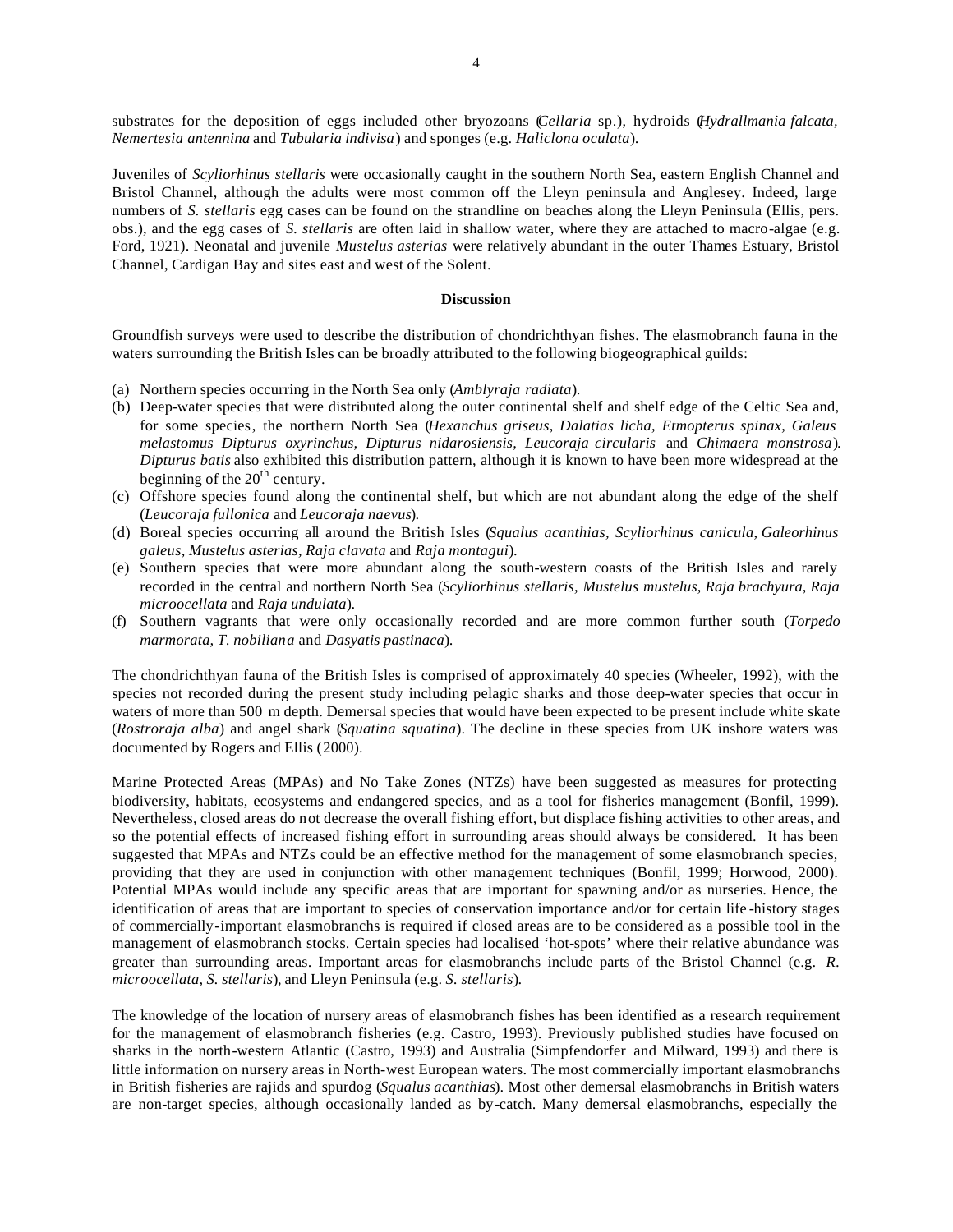triakid sharks and rajids are also important species in recreational fisheries. Although beam trawls are not suitable for sampling *S. acanthias*, we consider that the gear and survey design can be used to provide important information for the preliminary identification of potential nursery areas for scyliorhinids, rajids and *M. asterias*.

There are several pieces of anecdotal evidence suggesting that rajids and other oviparous chondricthyans, including chimaeroids, heterodontiform sharks and some orectolobiform sharks, have discrete spawning beds (Dean, 1906; Williamson, 1913; Smith, 1942; Hitz, 1964; Able and Flescher, 1991). McLaughlin and O'Gower (1971) reported that the eggs of the Port Jackson shark (*Heterodontus portusjacksoni*) occurred in traditional oviposition sites, which were situated on shallow, sheltered reefs with well-aerated water.

*Scyliorhinus canicula* deposit their eggs on a variety of upright structures, including macro-algae and, further from shore, erect sponges, hydroids, soft corals and bryozoans (Ellis and Shackley, 1997). Beam trawls retain many of these biogenic organisms, thus identifying the locations of certain oviposition sites. Large numbers of egg cases were collected from an *Alcyonium digitatum* bed in the Bristol Channel and *Flustra foliacea* beds in the eastern English Channel. Able and Flescher (1991) have previously reported an instance where 300 egg cases of the chain catshark *Scyliorhinus retifer,* attached to the hydroid *Eudendrium*, were caught in a bottom trawl. Able and Flescher (1991) suggested that *S. retifer* deposited their eggs in structured habitats and that these areas may also provide nursery areas for juveniles after hatching. Although we have little data regarding the distribution of neonatal *S. canicula,* which hatch at a length of 90–112 mm (Ellis and Shackley, 1997), they may remain close to the sites where the egg-cases are laid.

Within the coastal waters of the NE Atlantic, skates (Family Rajidae) are an important group of elasmobranchs for both commercial and recreational fisheries. Although there are few targeted fisheries for them, they are an important by-catch of many bottom-trawl fisheries and one of the more valuable components of these mixed demersal fisheries. Long-term changes in rajid populations have been observed in the NE Atlantic (e.g. Brander, 1981; Rogers and Ellis, 2000), with these changes including the extirpation of the common skate (*Dipturus batis*) from the Irish Sea and southern and central North Sea. Current conservation measures for rajids in UK waters principally involve a minimum landing size in certain coastal areas, as initiated by several of Sea Fisheries Committees, and a TAC for "skates and rays" in the North Sea. Providing that spawning and nursery areas can be identified and delineated, and juveniles found to reside in these areas, then closed areas would be a possible option for the management of these species if it were deemed appropriate to reduce fishing mortality on juveniles. Such measures, however, may not reduce the mortality of mature females, which is another important consideration for elasmobranch fisheries.

Unfortunately, the egg-laying habits of rajids in the wild are little known. In captivity, *Raja clavata* tend to lay one pair of eggs on alternate days over a spawning period of a few weeks (Ellis and Shackley, 1995), although, for the population as a whole, the egg-laying season is more protracted. Spawning migrations have been suggested for several species, and Holden (1975) described parts of the Wash as grounds where female *Raja clavata* would congregate. Rajid egg cases have horns and an "adhesive film" for anchorage, but little is known about the types of substrates on which they are laid and whether certain sites are preferred. Williamson (1913) reported that large numbers of skate eggs were taken off the shoal water on Aberdeen Bank. Similarly, large numbers of egg cases (up to 152 per 30 minute tow of a scallop dredge) of '*Raja' binoculata* have been reported off the coast of Oregon (Hitz, 1964). In the current study, although rajid egg cases were caught regularly, they were not caught in large quantities and additional information identifying egg deposition sites is required. Data for juvenile rajids indicated that several areas were important for juvenile fish, including the northern Bristol Channel (*Raja clavata, Raja microocellata* and *Raja montagui*), St. George's Channel (*Raja brachyura* and *Leucoraja naevus*), and Cardigan Bay, Luce Bay/Solway Firth and the north-east English Channel (*R. clavata* and *R. montagui*).

### **References**

ABLE, K.W. and D. FLESCHER. 1991. Distribution and habitat of chain dogfish, *Scyliorhinus retifer*, in the mid-Atlantic Bight*. Copeia*, **1991(1)**:231–234.

BONFIL, R. 1999. Marine protected areas as a shark fisheries management tool. *Proceedings of the 5th Indo-Pacific Fish Conference, Nouméa, 1997* (B. Séret and J.-Y. Sire, eds), 217–230.

BRANDER, K. 1981. Disappearance of common skate *Raja batis* from Irish Sea. *Nature*, **290**: 48-49.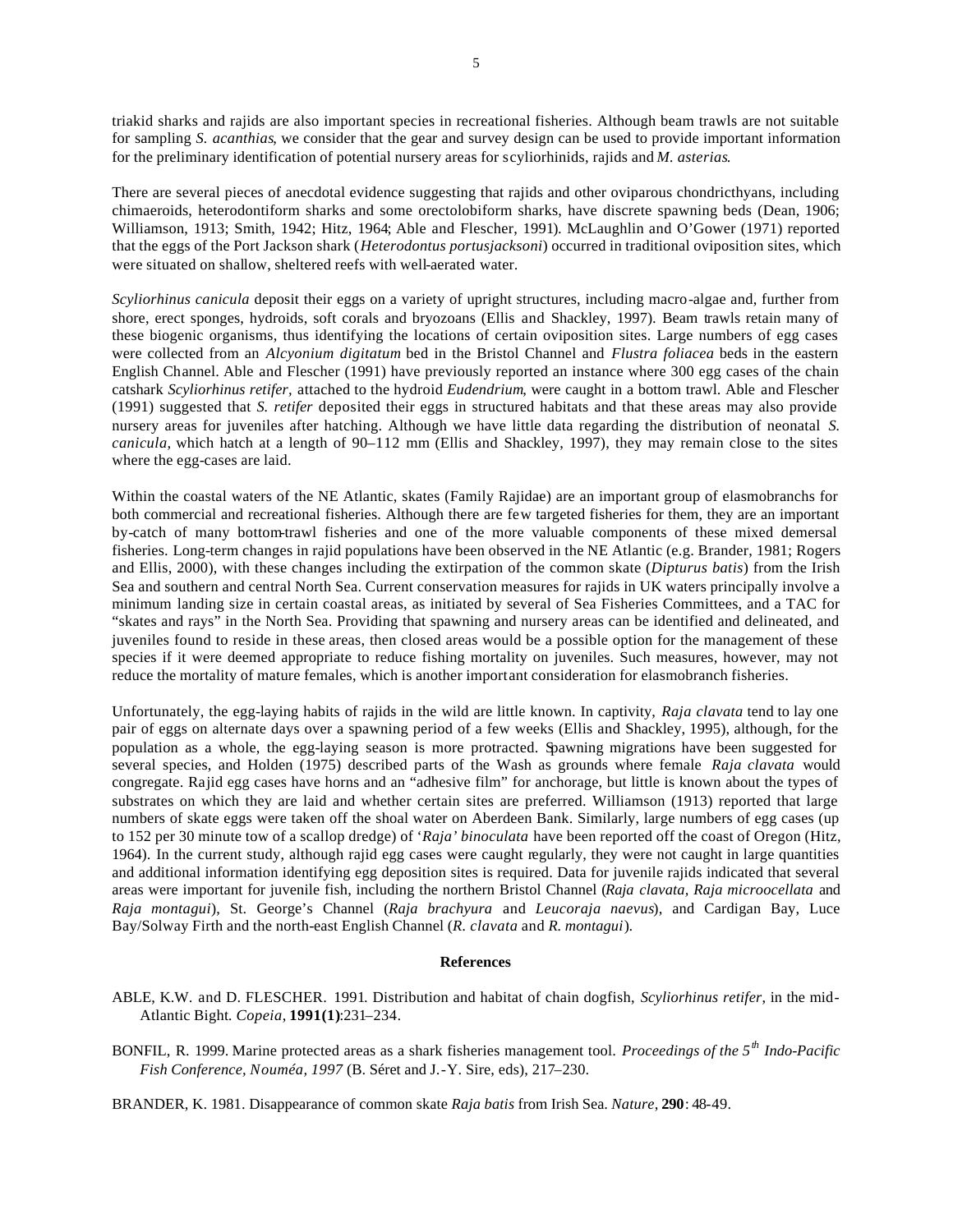- CASTRO, J. I. 1993. The shark nursery of Bulls Bay, South Carolina, with a review of the shark nurseries of the southeastern coast of the United States. *Env. Biol. Fishes,* **38**: 37–48.
- CROSS, J.N., D.W. BROWN and J.M. KURLAND. 1997. Essential Fish Habitat: A new fisheries management tool. ICES CM 1997/V:10, 9pp.
- DEAN, B. 1906. *Chimaeroid fishes and their development*. Carnegie Institution of Washington, 194pp.
- ELLIS, J.R. and S.E. SHACKLEY. 1995. Observations on egg-laying in the thornback ray. *J. Fish Biol.,* **46**: 903– 904.
- ELLIS, J.R. and S.E. SHACKLEY. 1997. The reproductive biology of *Scyliorhinus canicula* in the Bristol Channel, U.K. *J. Fish Biol.,* **51**: 361–372.
- HITZ, C.R. 1964. Observations on the egg cases of the big skate (*Raja binoculata* Girard) found in Oregon coastal waters. *J. Fish. Res. Board Canada,* **21**: 851–854.
- HOLDEN, M.J. 1974. Problems in the rational exploitation of elasmobranch populations and some suggested solutions. In *Sea Fisheries Research* (F.R.Harden Jones, ed.). Elek: London, 117-137.
- HORWOOD, J.W. 2000. No-take zones: a management context. In *Effects of fishing on non-target species and habitats* (M.J.Kaiser and S.J. de Goot, eds.). Blackwell Science, Oxford, 302–311.
- McLAUGHLIN, R.H. and A.K O'GOWER. 1971. Life history and underwater studies of a heterodont shark. *Ecol. Monogr.,* **41**: 271–289.
- ROGERS, S.I. and J.R. ELLIS. 2000. Changes in the demersal fish assemblages of British coastal waters during the 20th century. *ICES J. Mar. Sci.*, **57**: 866–881.
- SIMPFENDORFER, C.A. and N.E MILWARD. 1993. Utilisation of a tropical bay as a nursery area by sharks of the families Carcharhinidae and Sphynidae. *Env. Biol. Fishes,* **37**: 337–345.
- SMITH, B.G. 1942. The heterodontid sharks: Their natural history, and the external development of *Heterodontus japonicus* based on notes and drawings by Bashford Dean. *The Bashford Dean Memorial Volume Archaic Fishes, Article VIII*. American Museum of Natural History, New York, 647–784.
- WHEELER, A. 1992. A list of the common and scientific names of fishes of the British Isles. *J. Fish Biol.,* **41**  Supplement A: 37pp.
- WILLIAMSON, H. C. 1913. On the eggs of certain skates (*Raia*). *Sci. Invest., Fish. Board Scotland*, Part I, 3–6.